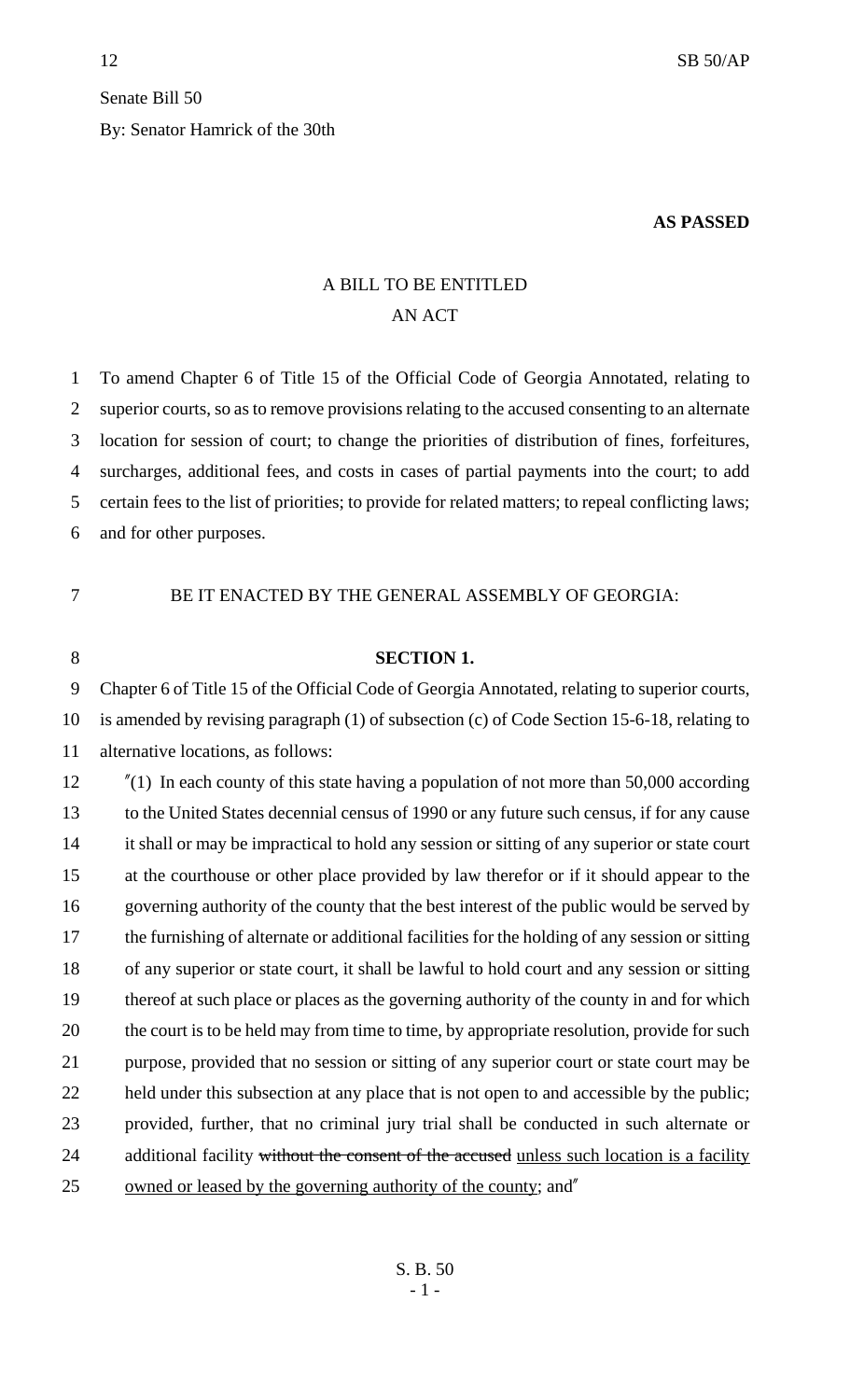12 SB 50/AP **SECTION 2.** Said chapter is further amended by revising Code Section 15-6-95, relating to priorities of distribution of fines, forfeitures, surcharges, additional fees, and costs in cases of partial payments into the court, as follows: "15-6-95. Notwithstanding any law to the contrary, a clerk of any superior court of this state who receives partial payments, as ordered by the court, of criminal fines, forfeitures, or costs shall distribute said sums in the order of priority set forth below: (1) The amount provided for in Chapter 17 of Title 47 for the Peace Officers' Annuity and Benefit Fund; (2) The amount provided for in Chapter 14 of Title 47 for the Superior Court Clerks' Retirement Fund of Georgia; (3) The amount provided for in Chapter 16 of Title 47 for the Sheriffs' Retirement Fund of Georgia; 40 (4) The amounts provided under subparagraphs  $(a)(1)(A)$  and  $(a)(2)(A)$  of Code Section 15-21-73; (5) The amounts provided for under subparagraphs (a)(1)(B) and (a)(2)(B) of Code Section 15-21-73; 44 (6) The amount as may be provided in Chapter 15 of Title 36 for county law libraries;  $(7)(6)$  The surcharge amounts provided for in Chapter 21 of this title Code Section 15-21-93 for jail construction and staffing; (7) The amount provided for in Code Section 15-21-131 for funding local victim assistance programs; (8) The amount provided for in Code Section 36-15-9 for county law libraries; (9) The balance of the base fine owed to the county;  $\left(\frac{8}{10}\right)$  The surcharge amount provided for in cases of driving under the influence for 52 purposes of state crime victim compensation the Georgia Crime Victims Emergency Fund under Code Section 15-21-112;  $(\frac{\Theta}{11})$  The application fee provided for in subsection (c) or (e) of Code Section 15-21A-6; (10) The balance of the fine shall be paid to the county; and (12) The amount provided for in cases of driving under the influence for purposes of the 58 Brain and Spinal Injury Trust Fund under Code Section 15-11-149; 59 (11)(13) The amount provided for in Code Section 15-21-100 After the final partial or installment payment, the surcharge provided for in Code Sections 15-21-100 and 61 <del>15-21-101</del> for the Drug Abuse Treatment and Education Fund; and (14) The amounts provided for in subsection (d) of Code Section 42-8-34."